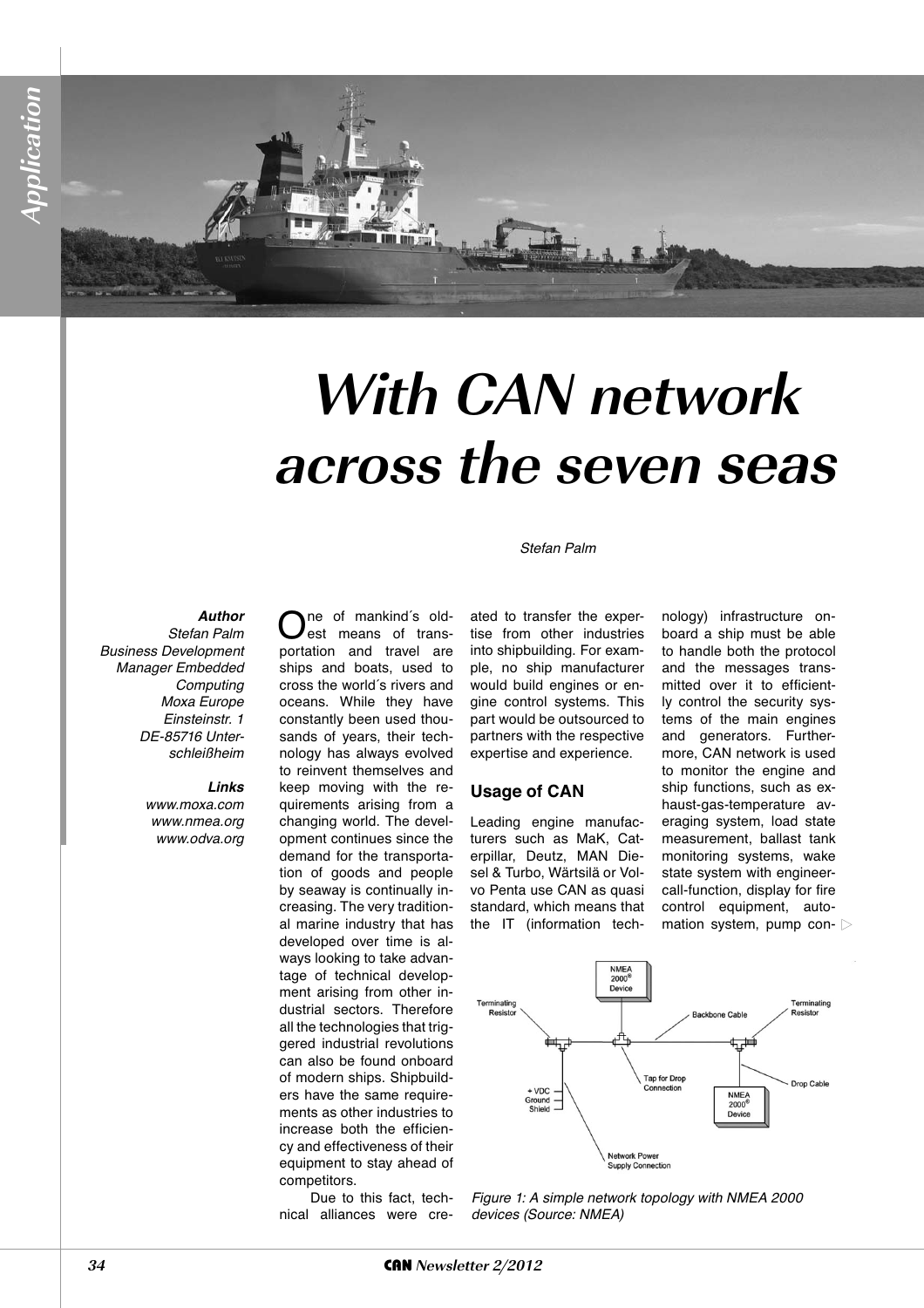

## CAN Network Technology

Successfully applied in

- Machine automation
- Building automation
- Transportation systems
- Telecommunication systems

**www.ems-wuensche.com**



+49-8441-490260 Tel. Sonnenhang 3 D-85304 Ilmmünster

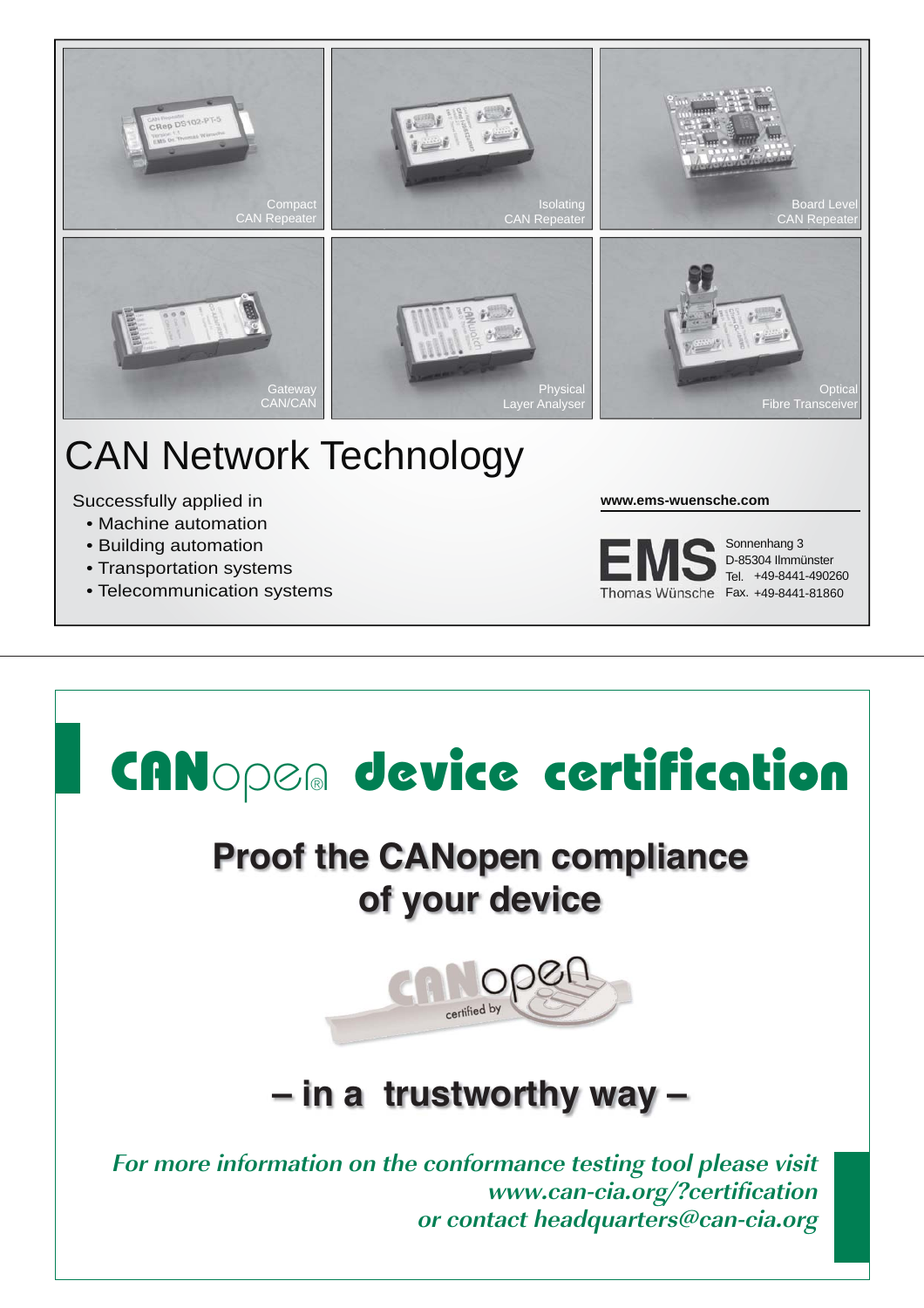#### *Abstract*

It is no secret that Controller Area Network (CAN), invented in 1983 by Robert Bosch, was originally designed to control engines in an extremely secure and reliable way in environments with lots of noise. Naturally, this kind of technology is used onboard ships as they house by far the biggest and strongest engines ever built.

#### **NMEA association**

NMEA was founded in 1957 by a group of electronic dealers to strengthen relationships with electronic manufacturers. After the incorporation of NMEA in 1969, the association began publish the association newsletter "NMEA News" in the early seventies. Publication of the news continues today as the Marine Electronics Journal, the Official Journal of the NMEA.

NMEA created the only uniform interface standard for digital data exchange between different marine electronic products back in the early eighties. The NMEA 0183 Interface Standard is widely accepted by manufacturers and is recognized by maritime agencies worldwide. Frank Cassidy was instrumental in having the standard adopted as the basis of an international standard by the International Electrotechnical Commission in Europe. The updating and expanding of the protocol and development of future standards is continued today by a committee of NMEA volunteers under the direction of Steve Spitzer, NMEA Technical Director.

In the early eighties, the CMET (Certified Marine Electronic Technician Program) was created. The purpose of the CMET Program was to assure the consumer that the technician working on his vessel had more than a basic knowledge of electronics in general. With this certification, the technician demonstrated a competency and familiarity with marine products. The CMET Program continues today, as the ever-increasing need for such a program exists.

The association provides a forum for its members through frequent communications from the national office, regional meetings and its annual conference. It also focuses on educating the public in safe and proper use of marine electronics and strengthening the association's presence in the marine electronics industry.

Source: http://www.nmea.org/content/ join\_the\_nmea/history.asp

trol and door-bulkhead control. In relation to this, efficient control means decentralized acquisition, collection and aggregation of relevant data as well as grouping, formatting, delaying or suppressing of signals. Required is also individual display of data at the conning systems in the control room and at the bridge. All this effort is made to enable the crew to determine the overall state of the ship and the conditions of the equipment anytime, and to allow remote control and the automation of recurring processes.

#### **NMEA specifications**

Besides this application, CAN is used in another less obvious environment – yet it is gaining more and more attention there, and it has already become a standard for smaller boats and yachts. CAN supports the communication infrastructure and the network backbone for the communica-



While the standard NMEA 0183 (IEC 61162-1) is build on the EIA-232 interface, the next step of evolution has been made by creating the NMEA 2000 (IEC 61162-3) standard. NMEA 2000 connects devices onboard ships and vessels using the CAN technology. It is based on the SAE J1939 higher-level protocol, but defines its own messages. NMEA 2000 devices and J1939 devices can be made to co-exist on the same physical network.

The only cabling standard approved by NMEA for the use with NMEA2000 networks is the DeviceNet cabling standard, which is controlled by the Open DeviceNet Vendors Association (ODVA). Such cabling



Figure 2: A typical NMEA 2000 installation (Source: NMEA)